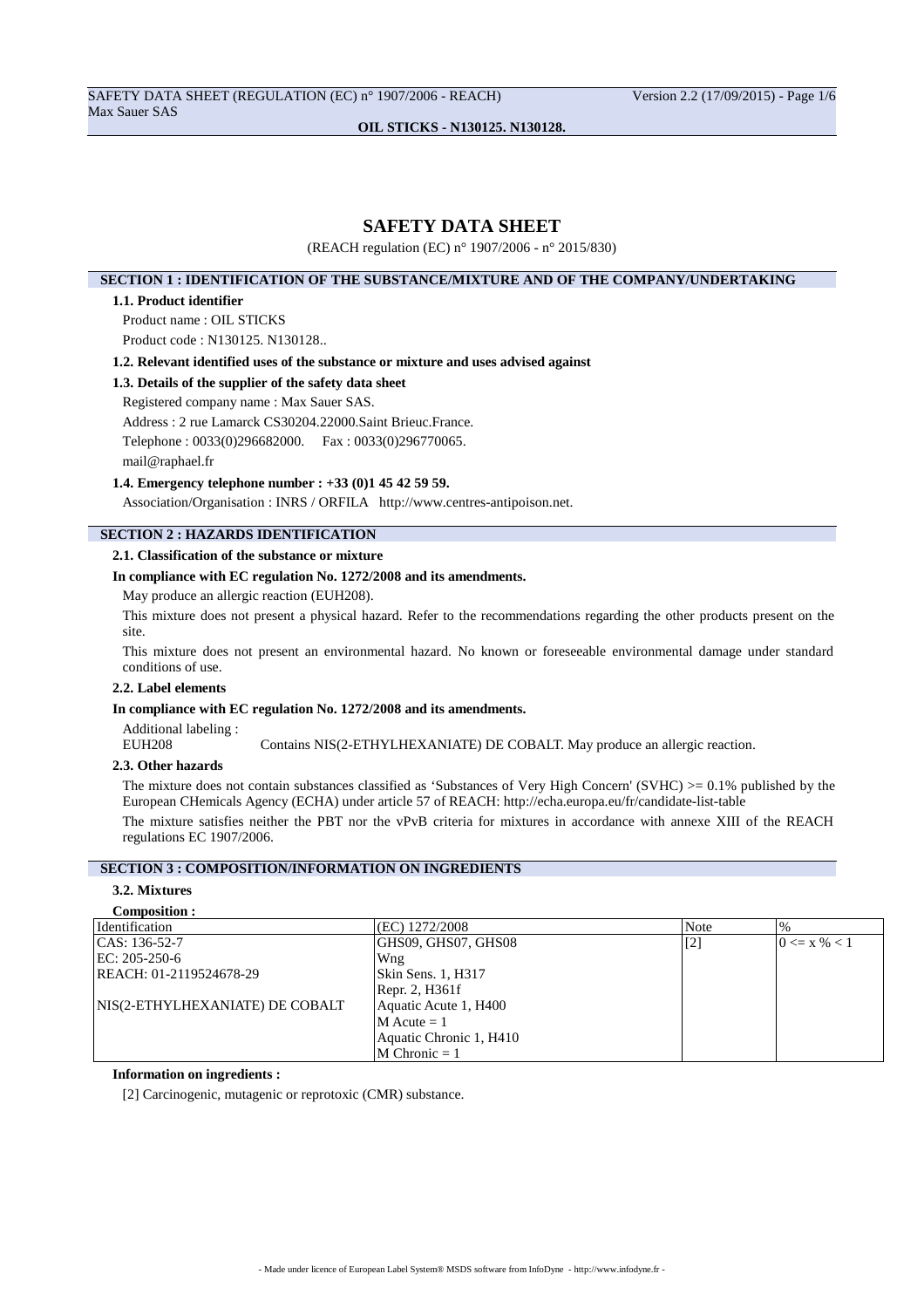# **SECTION 4 : FIRST AID MEASURES**

As a general rule, in case of doubt or if symptoms persist, always call a doctor.

NEVER induce swallowing by an unconscious person.

# **4.1. Description of first aid measures**

## **In the event of exposure by inhalation :**

In the event of an allergic reaction, seek medical attention.

## **In the event of splashes or contact with skin :**

In the event of an allergic reaction, seek medical attention.

#### **In the event of swallowing :**

Seek medical attention, showing the label.

## **4.2. Most important symptoms and effects, both acute and delayed**

No data available.

## **4.3. Indication of any immediate medical attention and special treatment needed**

No data available.

# **SECTION 5 : FIREFIGHTING MEASURES**

Non-flammable.

## **5.1. Extinguishing media**

# **5.2. Special hazards arising from the substance or mixture**

A fire will often produce a thick black smoke. Exposure to decomposition products may be hazardous to health.

Do not breathe in smoke.

In the event of a fire, the following may be formed :

- carbon monoxide (CO)

- carbon dioxide (CO2)

# **5.3. Advice for firefighters**

No data available.

# **SECTION 6 : ACCIDENTAL RELEASE MEASURES**

# **6.1. Personal precautions, protective equipment and emergency procedures**

Consult the safety measures listed under headings 7 and 8.

# **For first aid worker**

First aid workers will be equipped with suitable personal protective equipment (See section 8).

# **6.2. Environmental precautions**

Contain and control the leaks or spills with non-combustible absorbent materials such as sand, earth, vermiculite, diatomaceous earth in drums for waste disposal.

Prevent any material from entering drains or waterways.

#### **6.3. Methods and material for containment and cleaning up**

No data available.

# **6.4. Reference to other sections**

No data available.

# **SECTION 7 : HANDLING AND STORAGE**

Requirements relating to storage premises apply to all facilities where the mixture is handled.

# **7.1. Precautions for safe handling**

### Always wash hands after handling.

Remove and wash contaminated clothing before re-using.

# **Fire prevention :**

Prevent access by unauthorised personnel.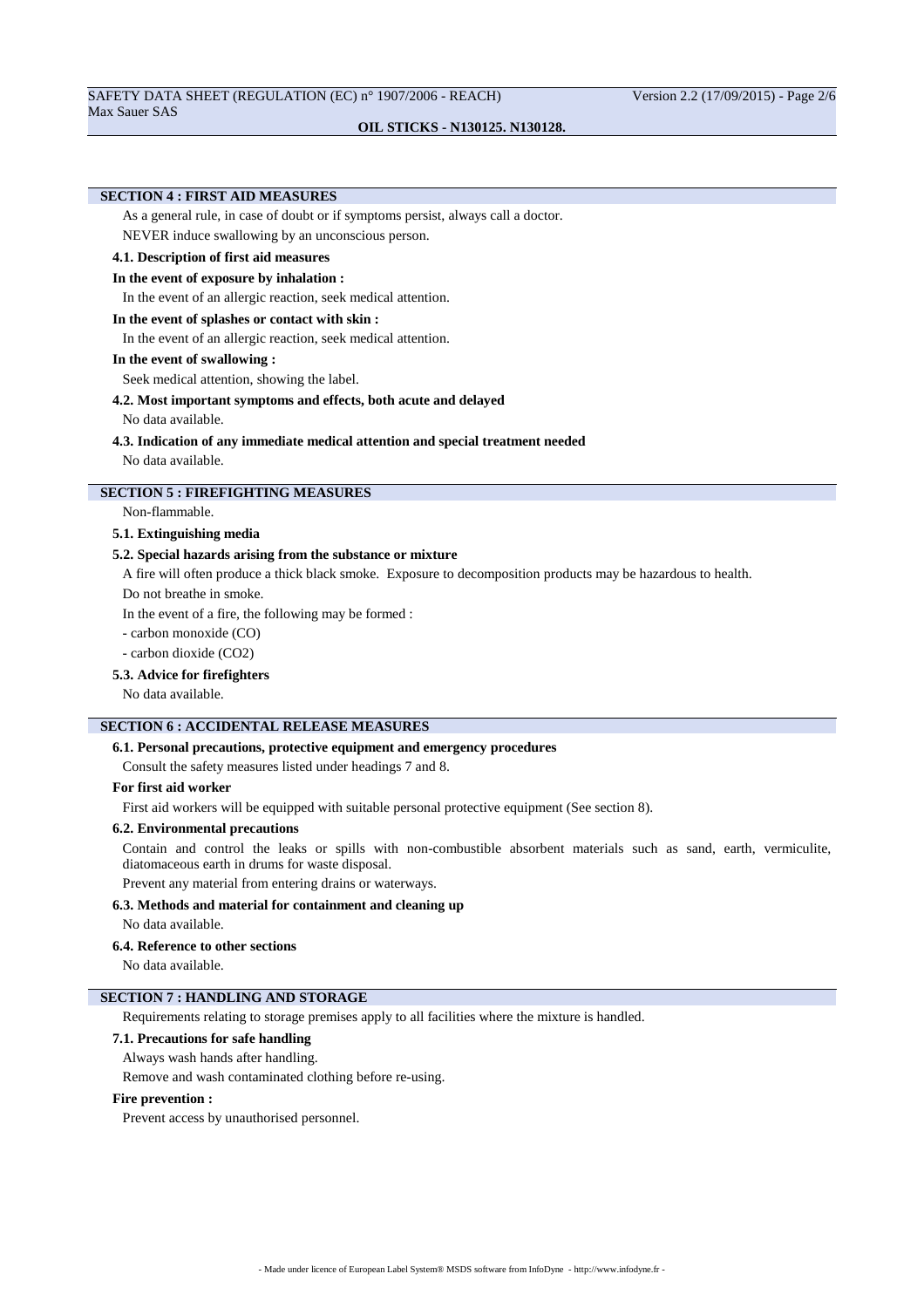# SAFETY DATA SHEET (REGULATION (EC) n° 1907/2006 - REACH) Version 2.2 (17/09/2015) - Page 3/6 Max Sauer SAS

# **OIL STICKS - N130125. N130128.**

## **Recommended equipment and procedures :**

For personal protection, see section 8.

Observe precautions stated on label and also industrial safety regulations.

### **Prohibited equipment and procedures :**

No smoking, eating or drinking in areas where the mixture is used.

#### **7.2. Conditions for safe storage, including any incompatibilities**

No data available.

#### **Storage**

Keep out of reach of children.

#### **Packaging**

Always keep in packaging made of an identical material to the original.

#### **7.3. Specific end use(s)**

No data available.

# **SECTION 8 : EXPOSURE CONTROLS/PERSONAL PROTECTION**

**8.1. Control parameters**

No data available.

#### **8.2. Exposure controls**

## **Personal protection measures, such as personal protective equipment**

Pictogram(s) indicating the obligation of wearing personal protective equipment (PPE) :



Use personal protective equipment that is clean and has been properly maintained.

Store personal protective equipment in a clean place, away from the work area.

Never eat, drink or smoke during use. Remove and wash contaminated clothing before re-using. Ensure that there is adequate ventilation, especially in confined areas.

## **- Eye / face protection**

Avoid contact with eyes.

Before handling powders or dust emission, wear mask goggles in accordance with standard EN166.

**- Hand protection**

Wear suitable protective gloves in the event of prolonged or repeated skin contact.

Use suitable protective gloves that are resistant to chemical agents in accordance with standard EN374.

Gloves must be selected according to the application and duration of use at the workstation.

Protective gloves need to be selected according to their suitability for the workstation in question : other chemical products that may be handled, necessary physical protections (cutting, pricking, heat protection), level of dexterity required.

Type of gloves recommended :

- Natural latex

Recommended properties :

- Impervious gloves in accordance with standard EN374

**- Body protection**

Work clothing worn by personnel shall be laundered regularly.

After contact with the product, all parts of the body that have been soiled must be washed.

# **SECTION 9 : PHYSICAL AND CHEMICAL PROPERTIES**

# **9.1. Information on basic physical and chemical properties General information :**

Physical state :  $\qquad \qquad$  Viscous liquid. **Important health, safety and environmental information** pH : Not stated.

Slightly basic.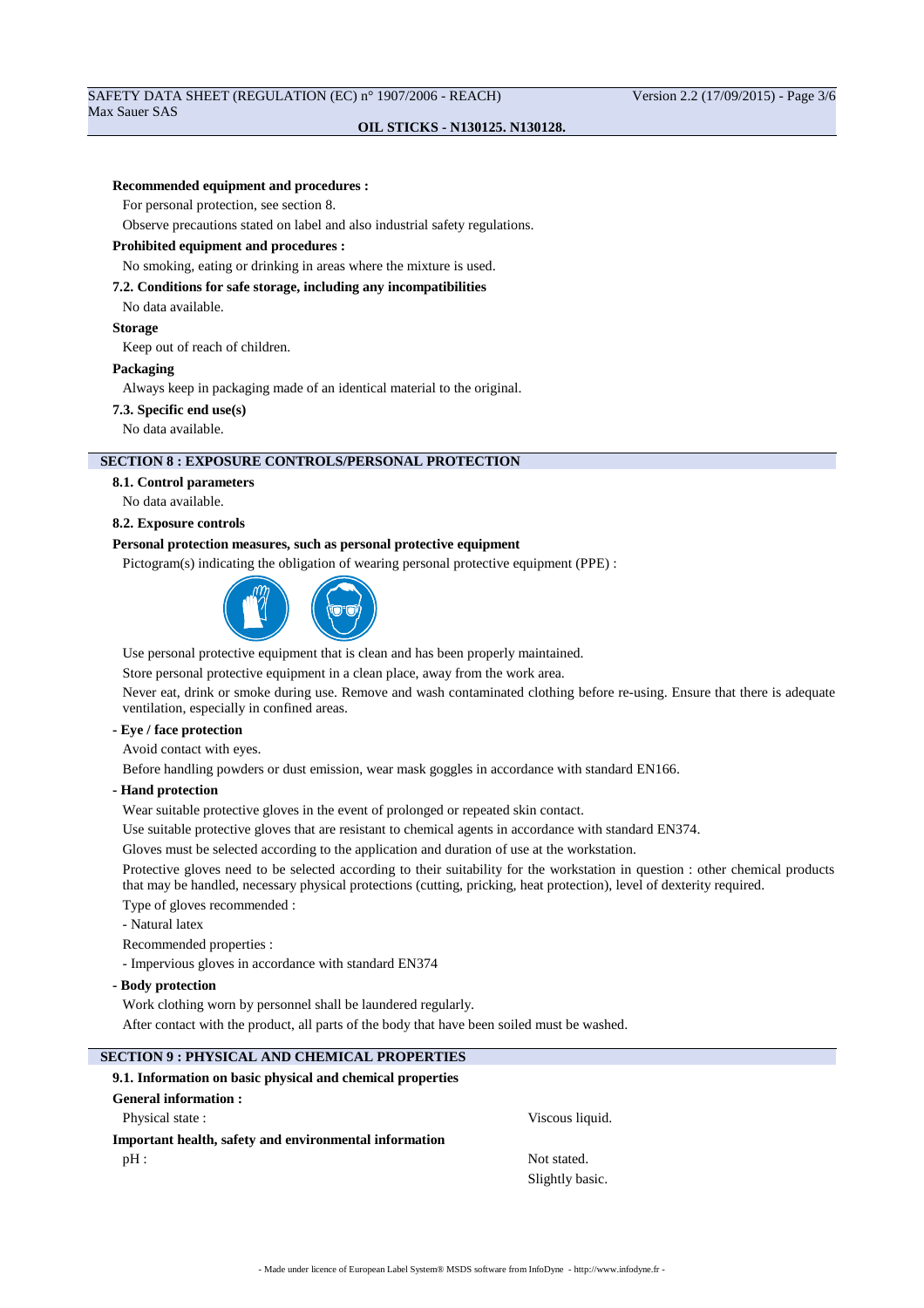| Boiling point/boiling range:              | Not specified. |
|-------------------------------------------|----------------|
| Flash Point:                              | Incombustible. |
| Vapour pressure $(50^{\circ}C)$ :         | Not relevant.  |
| Density:                                  | >1             |
| Water solubility:                         | Dilutable.     |
| Melting point/melting range :             | Not specified. |
| Self-ignition temperature :               | Not specified. |
| Decomposition point/decomposition range : | Not specified. |
| 9.2. Other information                    |                |
| No data available.                        |                |

# **SECTION 10 : STABILITY AND REACTIVITY**

# **10.1. Reactivity**

# No data available.

## **10.2. Chemical stability**

This mixture is stable under the recommended handling and storage conditions in section 7.

#### **10.3. Possibility of hazardous reactions**

No data available.

# **10.4. Conditions to avoid**

# **10.5. Incompatible materials**

# **10.6. Hazardous decomposition products**

The thermal decomposition may release/form :

# - carbon monoxide (CO)

- carbon dioxide (CO2)

# **SECTION 11 : TOXICOLOGICAL INFORMATION**

# **11.1. Information on toxicological effects**

No data available.

# **11.1.1. Substances**

No toxicological data available for the substances.

# **11.1.2. Mixture**

## **Respiratory or skin sensitisation :**

Contains at least one sensitising substance. May cause an allergic reaction.

# **SECTION 12 : ECOLOGICAL INFORMATION**

# **12.1. Toxicity**

## **12.1.2. Mixtures**

No aquatic toxicity data available for the mixture.

# **12.2. Persistence and degradability**

# No data available.

## **12.3. Bioaccumulative potential**

No data available.

# **12.4. Mobility in soil**

No data available.

# **12.5. Results of PBT and vPvB assessment**

No data available.

## **12.6. Other adverse effects**

No data available.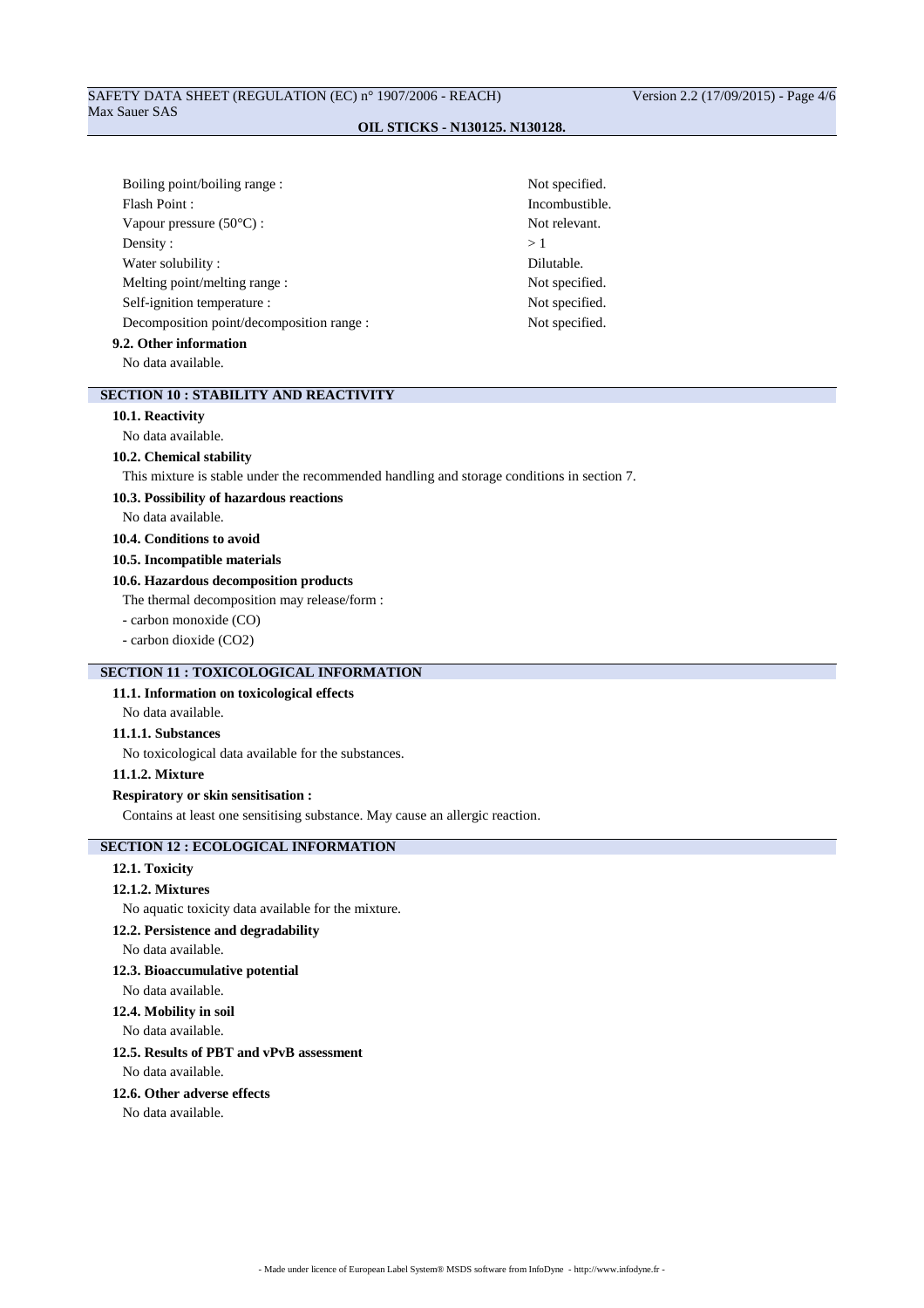# **SECTION 13 : DISPOSAL CONSIDERATIONS**

Proper waste management of the mixture and/or its container must be determined in accordance with Directive 2008/98/EC.

#### **13.1. Waste treatment methods**

Do not pour into drains or waterways.

#### **Waste :**

Waste management is carried out without endangering human health, without harming the environment and, in particular without risk to water, air, soil, plants or animals.

Recycle or dispose of waste in compliance with current legislation, preferably via a certified collector or company.

Do not contaminate the ground or water with waste, do not dispose of waste into the environment.

#### **Soiled packaging :**

Empty container completely. Keep label(s) on container.

Give to a certified disposal contractor.

## **SECTION 14 : TRANSPORT INFORMATION**

Exempt from transport classification and labelling.

Transport product in compliance with provisions of the ADR for road, RID for rail, IMDG for sea and ICAO/IATA for air transport (ADR 2015 - IMDG 2014 - ICAO/IATA 2015).

# **SECTION 15 : REGULATORY INFORMATION**

**15.1. Safety, health and environmental regulations/legislation specific for the substance or mixture**

# **- Classification and labelling information included in section 2:**

- The following regulations have been used:
- **Container information:**

No data available.

- **Particular provisions :**
- No data available.

## **- Standardised American system for the identification of hazards presented by the product in view of emergency procedures (NFPA 704) :**

NFPA 704, Labelling: Health=0 Inflammability=0 Instability/Reactivity=1 Specific Risk=none



#### **15.2. Chemical safety assessment**

No data available.

# **SECTION 16 : OTHER INFORMATION**

Since the user's working conditions are not known by us, the information supplied on this safety data sheet is based on our current level of knowledge and on national and community regulations.

The mixture must not be used for other uses than those specified in section 1 without having first obtained written handling instructions.

It is at all times the responsibility of the user to take all necessary measures to comply with legal requirements and local regulations.

The information in this safety data sheet must be regarded as a description of the safety requirements relating to the mixture and not as a guarantee of the properties thereof.

#### **Wording of the phrases mentioned in section 3 :**

| H317  | May cause an allergic skin reaction. |
|-------|--------------------------------------|
| H361f | Suspected of damaging fertility.     |
| H400  | Very toxic to aquatic life.          |